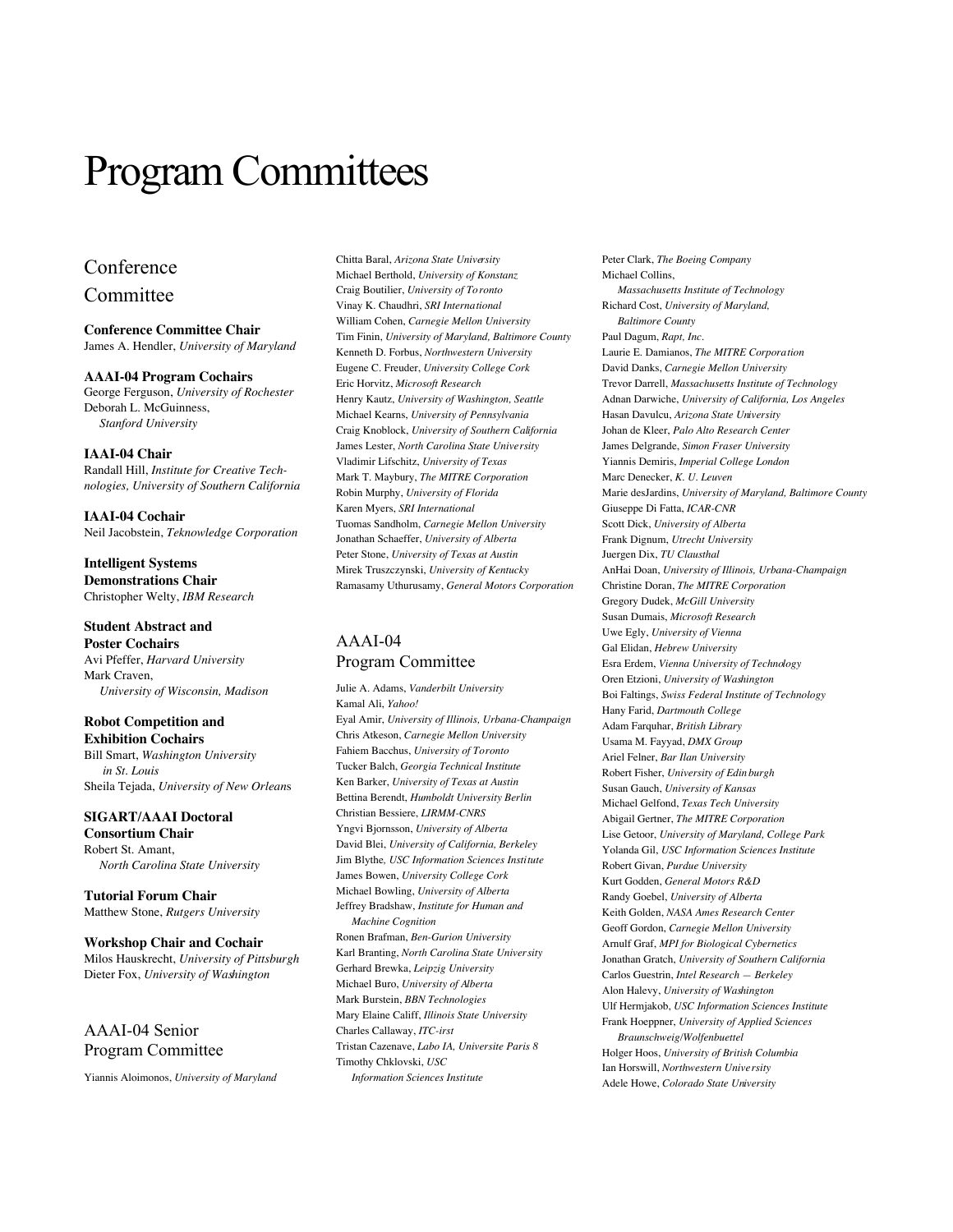Charles Isbell, *Georgia Insitute of Technology* Christian Jacob, *University of Calgary* Tomi Janhunen, *Helsinki University of Technology* Sverker Janson, *SICS* Ulrich Junker, *ILOG S.A.* Sham Kakade, *University of Pennsylvania* Subbarao Kambhampati, *Arizona State University* Gal Kaminka, *Bar Ilan University* Kaz Kawamura, *Vanderbilt University* Jihie Kim, *USC Information Sciences Institute* David Kortenkamp, *Metrica Inc./TRACLabs* Jana Kosecka, *George Mason University* Vladik Kreinovich, *University of Texas at El Paso* Benjamin Kuipers, *University of Texas at Austin* Nicholas Kushmerick, *University College Dublin* Daniel Lee, *University of Pennsylvania* Jimmy Lee, *The Chinese University of Hong Kong* Nicola Leone, *University of Calabria* Hector Levesque, *University of Toronto* Kevin Leyton-Brown, *University of British Columbia*

Fangzhen Lin, *HKUST* Michael Littman, *Rutgers University* Jorge Lobo, *Open Presence* Victor Marek, *University of Kentucky* Shaul Markovitch, *Technion— Israel Institute of Technology* Maja Mataric, *University of Southern California* Bruce Maxwell, *Swarthmore College* Lyle McGeoch, *Amherst College* David Mitchell, *Simon Fraser University* Nick Montfort, *University of Pennsylvania* Alexander P. Morgan, *General Motors Research* Leora Morgenstern,

*IBM T.J. Watson Research Center* Isabelle Moulinier, *Thomson Legal and Regulatory* Martin Mueller, *University of Alberta* Kevin Murphy,

*Massachusetts Institute of Technology* Kenneth Murray, *SRI International* Ion Muslea, *SRI International* Gholamreza Nakhaeizadeh, *DaimlerChrysler AG, Research and Technology* Abhaya Nayak, *University of Australia, Sydney* Randal Nelson, *University of Rochester* Hwee Tou Ng, *National University of Singapore* Ilkka Niemela, *Helsinki University of Technology* Kamal Nigam, *Intelliseek, Inc.* Uri Nodelman, *Stanford University* Natasha Noy, *Stanford University* Andreas Nuernberger, *Otto-von-Guericke University Magdeburg* Tim Oates, *University of Maryland Baltimore County* Luis Ortiz, *University of Pensylvania* Barry O'Sullivan, *University College Cork* Lynne Parker, *The University of Tennessee*

David Parkes, *Harvard University* Aarati Parmar, *Google Inc.* Ronald Parr, *Duke University* Simon Parsons, *City University of New York* Don Perlis, *University of Maryland* Paulo Pinheiro da Silva, *Stanford University* John Platt, *Microsoft Research*

Robert Pless Dimitris Plexousakis, *University of Crete* David Poole, *University of British Columbia* James Pustejovsky, *Brandeis University* Rajesh P. N. Rao, *University of Washington* Christopher Riesbeck, *Northwestern University* Jussi Rintanen, *Albert-Ludwigs-University, Freiburg* Andres Rodriguez, *SRI International* Amir Ronen, *Technion— Israel Institute of Technology* Jeffrey S. Rosenschein, *Hebrew University* Francesca Rossi, *University of Padova* Wheeler Ruml, *Palo Alto Research Center* Nestor Rychtyckyj, *Ford Motor Company* Sudeshna Sarkar, *IIT Kharagpur* Torsten Schaub, *Universitat Potsdam* Richard Scherl Alan Schultz, *Naval Research Laboratory* Dale Schuurmans, *University of Alberta* Fabrizio Sebastiani, *Consiglio Nazionale delle Ricerche* Bart Selman, *Cornell University* Ishwar Sethi, *Oakland University* Jianbo Shi*, University of Pennsylvania* Yoav Shoham, *Stanford University* Howie Shrobe, *Massachusetts Institute of Technology* Elizabeth Sklar, *Columbia University* Barbara Smith, *University of Huddersfield* David Smith, *NASA Ames Research Center* Stephen F. Smith, *Carnegie Mellon University* Tran Cao Son, *New Mexico State University* Finnegan Southey, *University of Alberta* John Spletzer, *Lehigh University* Biplav Srivastava, *IBM India Research Laboratory* Jaideep Srivastava, *University of Minnesota* Reinhard Stolle, *Palo Alto Research Center* Moshe Tennenholtz, *Technion— Israel Institute of Technolog*y Belinda Thom, *Harvey Mudd College* Cynthia Thompson, *University of Utah* Hans Tompits, *Vienna University of Technology*

Ioannis Tsamardinos, *Vanderbilt University* Edward Tsang, *University of Essex* Hudson Turner, *University of Minnesota, Duluth* Tomas Uribe, *SRI International* Peter van Beek, *University of Waterloo* Jaap van den Herik, *Universiteit Maastricht* Wiebe van der Hoek, *University of Liverpool* Frank van Harmele, *Vrije Universiteit Amsterdam* Pascal Van Hentenryck, *Brown University* Miroslav Velev, *Carnegie Mellon University* Manuela Veloso, *Carnegie Mellon University* Toby Walsh, *University College Cork* Rich Washington, *Google Inc* Michael Wellman, *University of Michigan* Michael White, *University of Edinburgh* Jan Wiebe, *University of Pittsburgh* Steven Willmott, *Universitat Politècnica de Catalunya*

Michael Witbrock, *Cycorp, Inc.* Stefan Woltran, *TU Wien* Michael Wolverton, *SRI International* Andrew Wong, *University of Waterloo* Michael Wooldridge, *University of Liverpool*

Peter Wurman, *North Carolina State University* Holly Yanco, *University of Massachusetts Lowell* Qiang Yang, *Hong Kong University of Science & Technology* Makoto Yokoo, *Kyushu University* R. Michael Young, *North Carolina State University* Yuanlin Zhang, University College Cork

#### **Auxiliary Reviewers**

Markus Ackermann Fabio Aiolli Corin Anderson Grigoris Antoniou Avi Bab Marcello Balduccini Robert Baumgartner Darse Billings Adi Botea George Boukeas Thierry Boy de la Tour Rodrigo Braz Daniel Bryce Hung Bui David Cabanillas Gangshu Cai Mats Carlsson David Carmel Xiaoyong Chai Tim Chklovski Waiyian Chong Vincent Conitzer Alvaro Cortes Joseph Culberson William Cushing Leonardo Dagum David Danks Romuald Debruyne Minh B. Do Carmel Domshlak Jeroen Donkers Hani El Sakkout Austin I. Eliazar Saher Esmeir Wolfgang Faber Adam Feldman Christian G. Fermueller Paolo Ferraris Lev Finkelstein George Flouris Jeremy Frank Alan Frisch Ulises Cortes Garcia Cormac Gebruers Ian Gent Melinda Gervasio Eugene Goldberg Gianluigi Greco David Grimes Greg Hamerly Warwick Harvey Michael Holmes Frank Hutter Chad Jenkins Terence Kelly